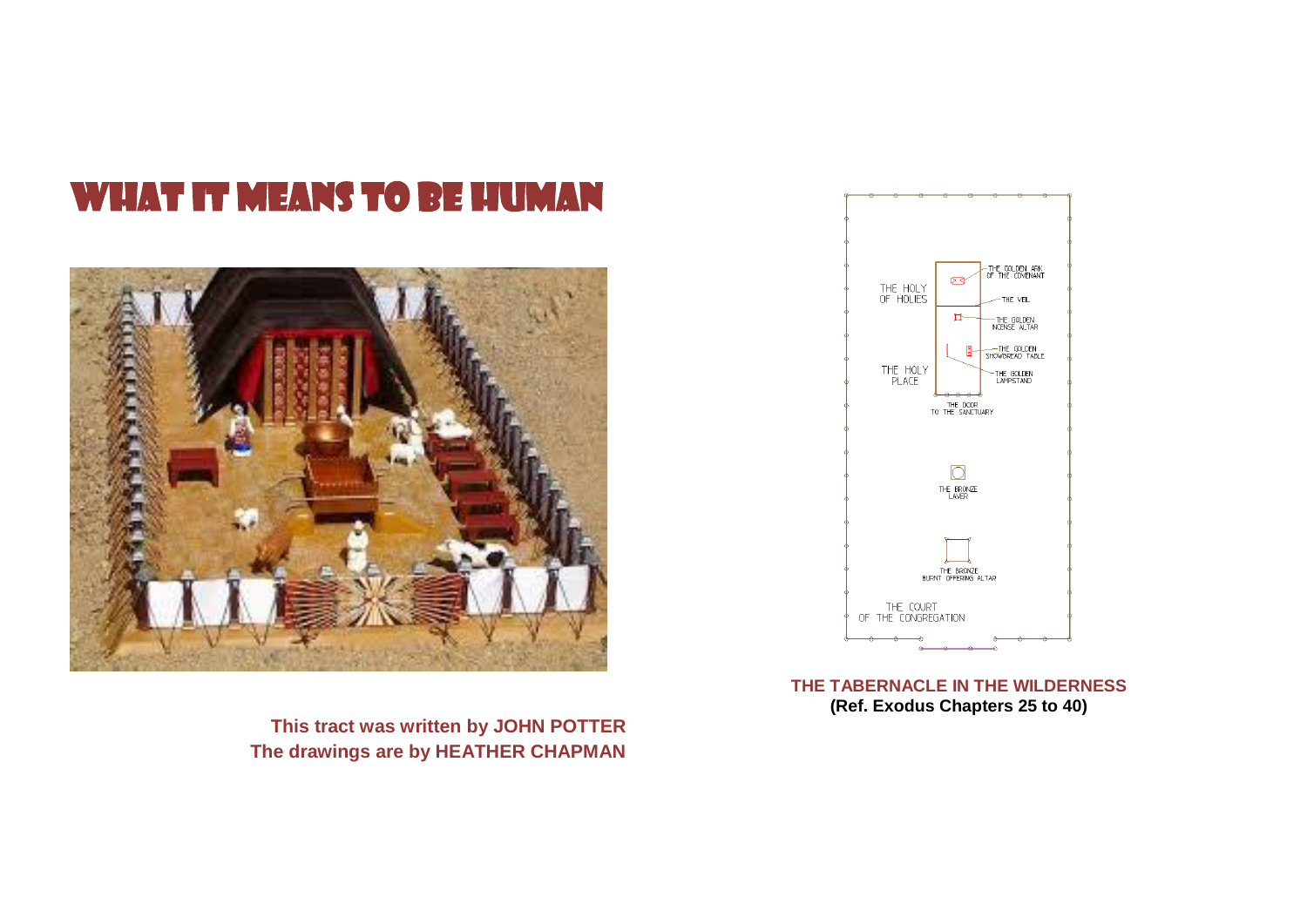# **WHAT IT MEANS TO BE HUMAN**

**"What? Don't you know that your body is the Temple of the Holy Ghost? (I Cor.6:19).**

#### **THE TEMPLE PATTERN**

The Biblical revelation of a temple is the Tabernacle in the Wilderness (see the Book of Exodus, Chapters 25-40). The main features of this tabernacle are shown in the picture on the cover and the diagram opposite.

The tabernacle had many intricate features but its main features were:

AN OUTER COURT and a TENT in which there were two compartments:

#### A HOLY PLACE and A HOLY OF HOLIES

The Tabernacle of Moses was not built for people to 'go to church' – there were far too many people in the wilderness trek to fit into the tabernacle. No, the tabernacle was made **for God to dwell amongst His people**. As soon as the tabernacle was completed God's *Shekinah* Glory filled the Most Holy Place (Exodus 40:34-35). Solomon's Temple was built to the same pattern; at its dedication the priests could not stand to minister because of the presence of the Lord (I Kings 8:10-11). The connection between Solomon's temple and us is that there were 120 trumpeters at the dedication of Solomon's temple and 120 'human trumpets' in the upper room at Pentecost AD 30 (Acts 1:15). When the day of Pentecost was fully come the 120 believers were **all filled with the Holy Ghost** and began to speak in other tongues as the Spirit gave them utterance'.

The human 'temple' is an upside down version of the tabernacle shown in the diagram above. The Court speaks of **the human body**. Inside the court were a Bronze Alter, a Laver full of water and a bottle of oil. To enter the Holy Place a priest had to sacrifice an animal at the altar, wash himself and anoint himself with oil. We are prepared for the Lord's service in the Holy Place via;

- The once-for-all sacrifice of Jesus
- The washing of regeneration (Titus 3:5)
- The anointing of the Holy Spirit

The Holy Place speaks of **our soul life** – the place where we think and have emotions. There are three operations within the Holy Place: the **lampstand**, speaking of enlightenment from the Lord; the table of **showbread** speaking of ongoing spiritual sustenance, and the **altar of incense** speaking of our prayer life (see below).

The Holy of Holies speaks of **our spirit** region. The spirit of a human is in the belly region (Gk. *koilia*) region: 'out of our belly will flow rivers of living water' (read John 7:37-38). The human spirit is not active in its own right – it is **a place** reserved for the Holy Spirit of God to take up residence.

From this pattern we see that humans can exist in any one of **three conditions**.

- A Temple where the Spirit is not present (John 3:3, Rom.8:9)
- A Temple that has the Spirit resident but the veil is still in place.
- A Temple in which the Spirit has broken through the veil.

It is important for us that we discern what is going on within us, where we are in God's purposes. And in attempting to assist others the first thing we need to know is which state they are in.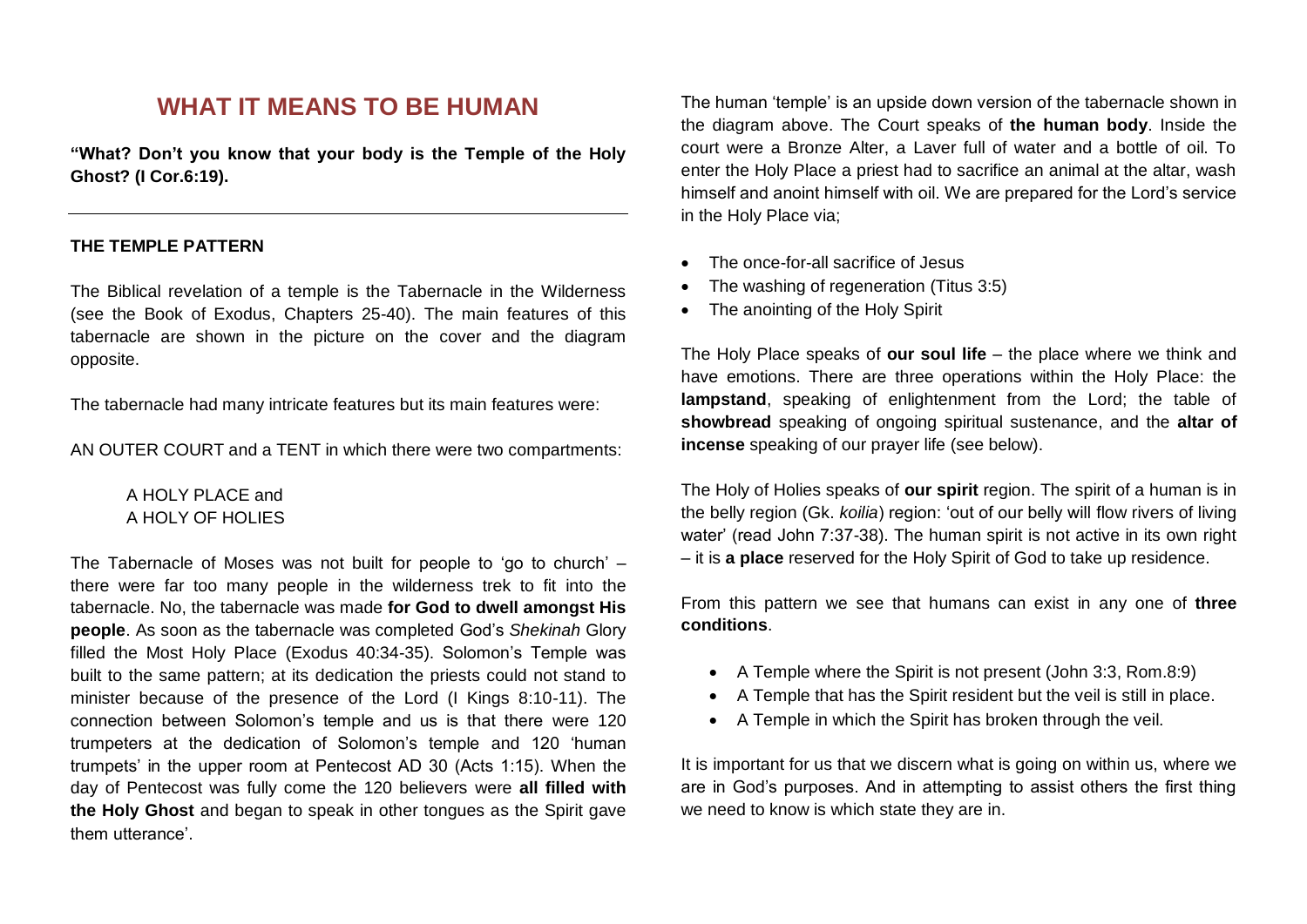## **TYPE 1: SOME PEOPLE HAVE THE RIGHT STRUCTURE BUT THE SPIRIT IS NOT PRESENT**.

Jesus said: in order to SEE the Kingdom of God we need to be BORN AGAIN (John 3:3). People who are not born again cannot 'see' the Kingdom and cannot be expected to do so. They cannot believe there is a God – they remain secular humanists/atheists.



### **TYPE 2: SOME PEOPLE ARE BORN AGAIN - THE SPIRIT IS RESIDENT - BUT THE VEIL IS STILL IN PLACE**

Such people do not have a direct relationship with the Lord; they can SEE the Kingdom but have not ENTERED into it experientially. They need to be re-born of water (the laver) and the Holy Spirit (oil) – John 3:5. Many Christian people live in this condition.